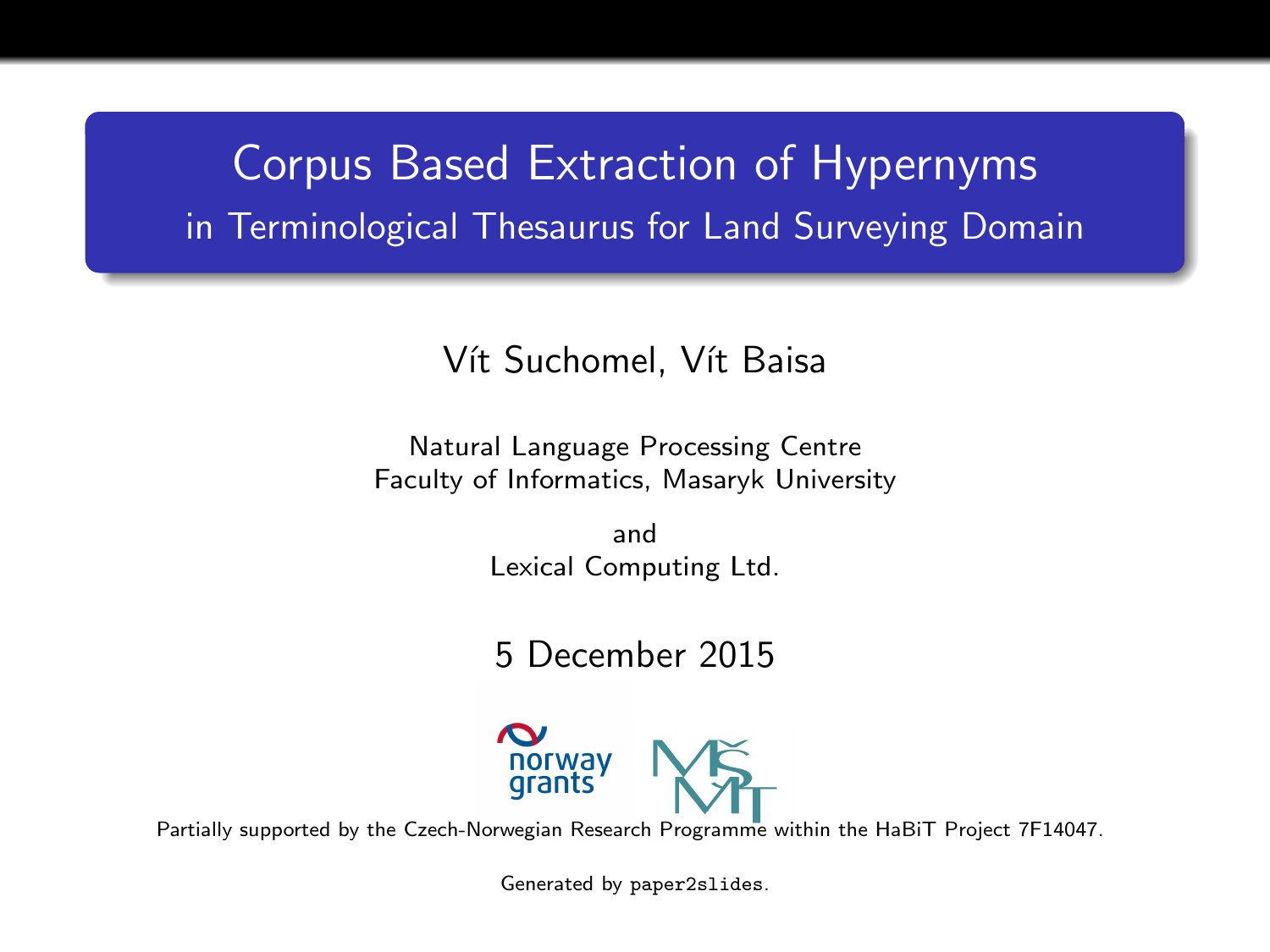An extension of dictionary editing and writing system for terminological thesaurus:

- **•** terminology database and a text corpus
- **•** tree structure representing semantic relations hypernymy and hyponymy
- a specialised domain corpus used for concordance and term extraction
- New: Two methods for automatic hypernym extraction:
	- corpus based extraction
	- **•** term similarity driven approach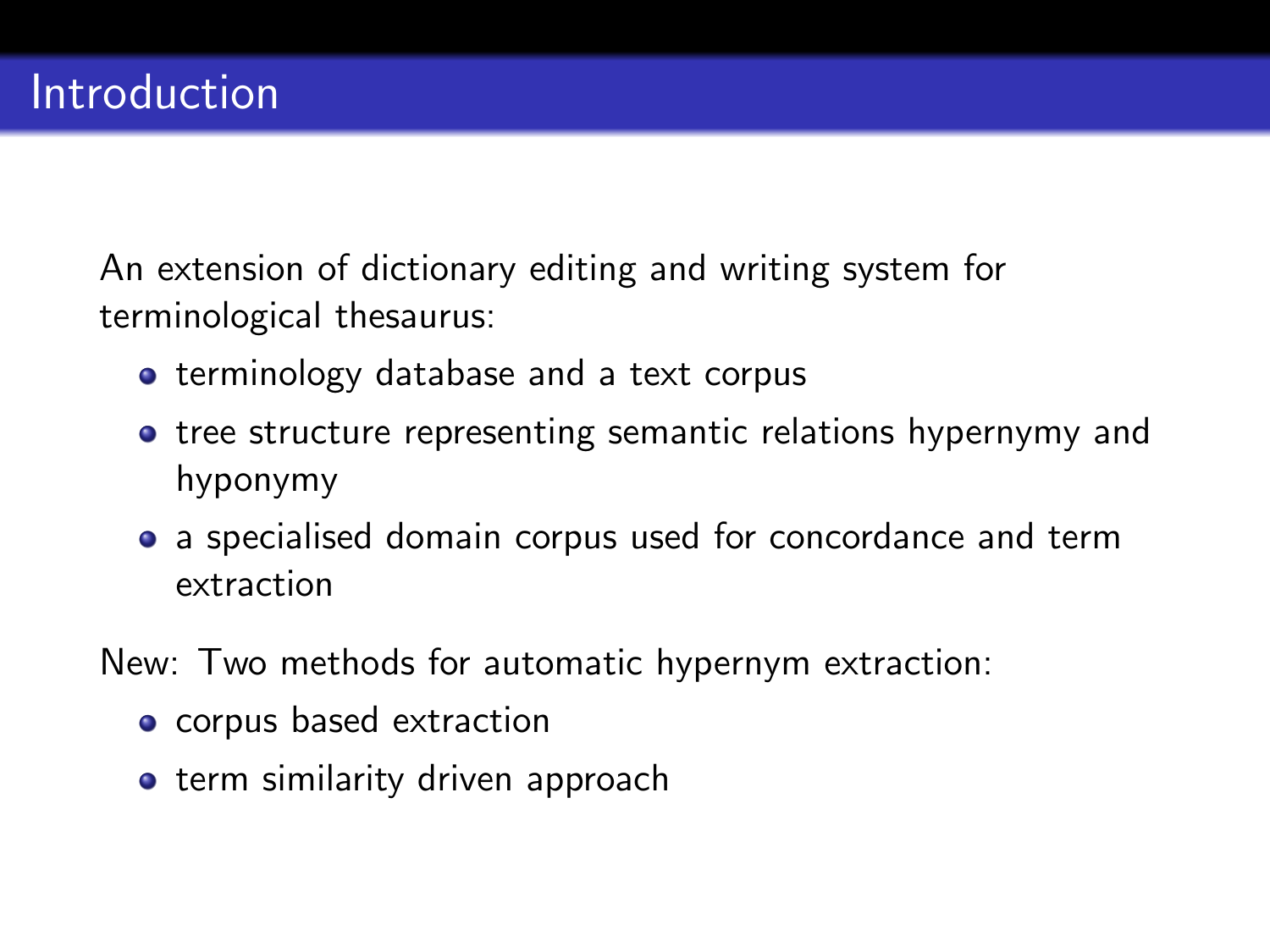- Definitions contain a hypernym or synonyms of the given term  $\Rightarrow$  finding semantic relations between terms  $\approx$  finding definitions for terms.
- Inspired by finding English definitions in large corpora.
- The method may perform worse in morphologically richer languages than English.
- Phrase patterns evaluated in MU students' theses dealing with co-occurrences of words in semantic relations in Czech were used.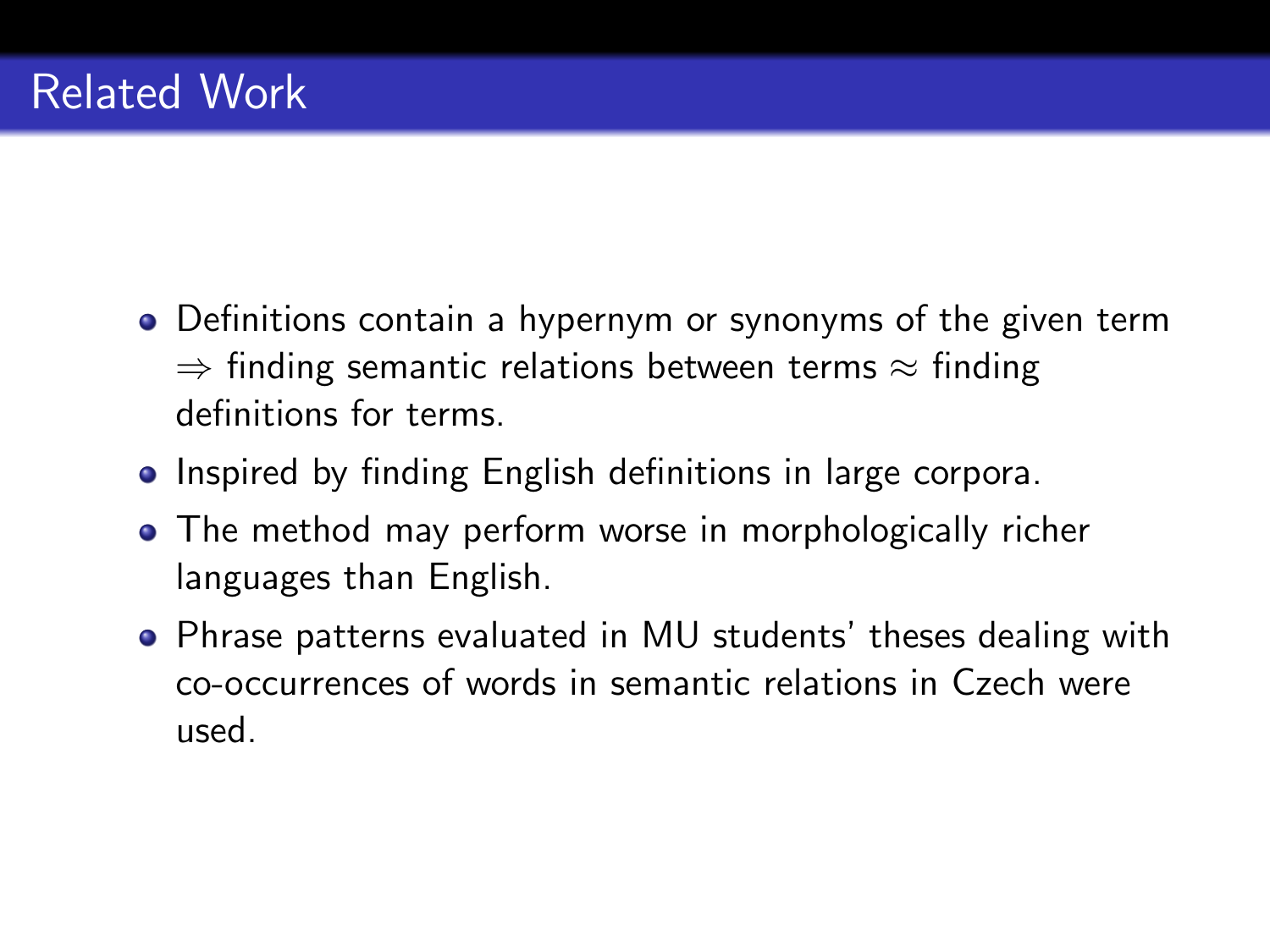## Extending the Specialised Corpus

- Documents likely to contain term definitions and terms in hypernym relations needed.
- Cadastre, land surveying, and geo-information related Czech laws and regulations added.
- **Source: Web portal of State Administration of Land** Surveying and Cadastre (cuzk.cz).
- The corpus is encoded for fast search and loaded into Sketch Engine.

| Documents | 27,389     |
|-----------|------------|
| Positions | 12,691,252 |
| Words     | 9,757,005  |
| Nouns     | 3,864,481  |

Table : Size of the augmented corpus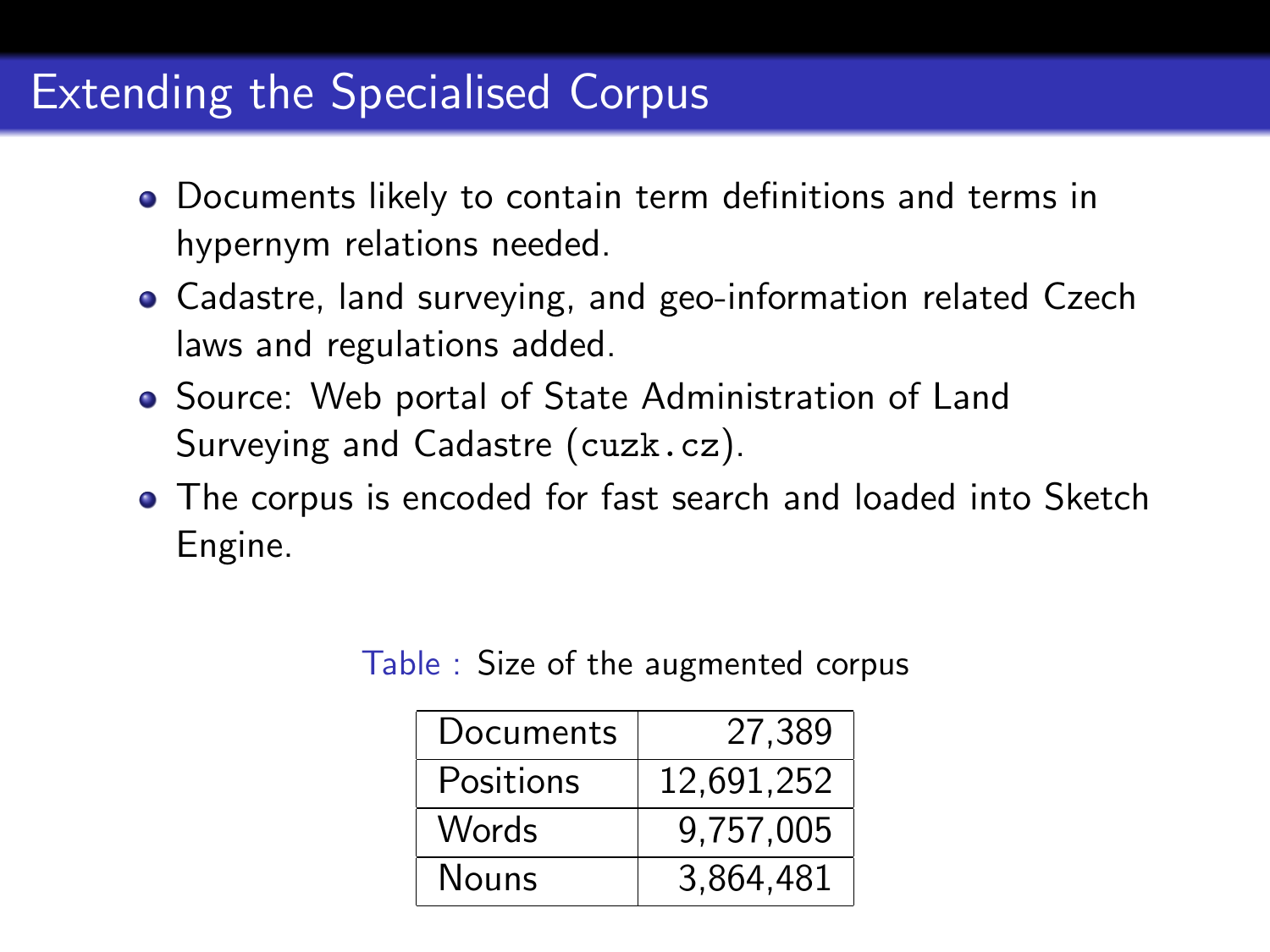- Three hypernym extraction patterns expressed as Corpus Querying Language queries.
- A term tokenised version of the corpus is queried through the concordance API of Sketch Engine.
- The extracted hypernym candidates are sorted by log-Dice score:

 $\textsf{similarity} = \log_2\left(\frac{2*\textsf{number of co-occurrences of both terms}}{\textsf{term 1 frequency}+\textsf{term 2 frequency}}\right)$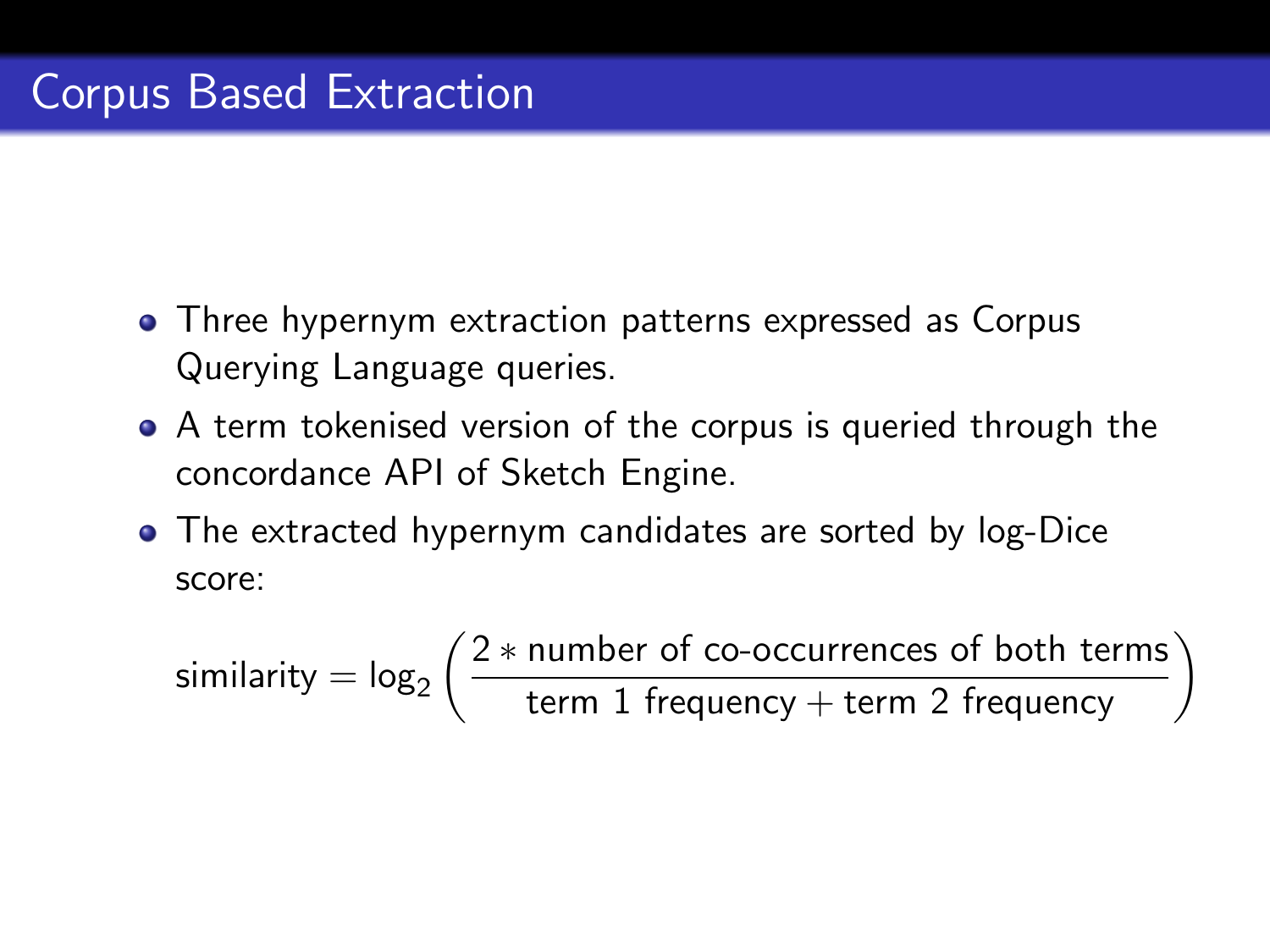The hyponym + is/are (je/jsou) + the hypernym.<sup>12</sup>

```
2:[k="k1"&c="c1"]
([lc="."'] [k="k1"]*
( [lc="a"]lc="i"]|lc="nebo"]lc="či"] [k="k1"]?
[11c="b\text{y}t"ktag="k5eAaImIp3.*"k1c!="ne.*"]([k="k1"&c="c[1246]"] [k="k2"]{0,2})?
1:[k="k1"&c="c[1246]"] within <s/>
```
Examples of extracted pairs in hypernymic relation:

- loxodroma ⊂ kˇrivka
- teodolit ⊂ geodetický přístroj
- územní řízení ⊂ správní řízení

<sup>&</sup>lt;sup>1</sup>Hypernym labelled by 1, hyponym labelled by 2.

 $\rm ^21c/11c$   $=$  lowercased word/lemma, k1  $=$  noun, k2  $=$  adjective.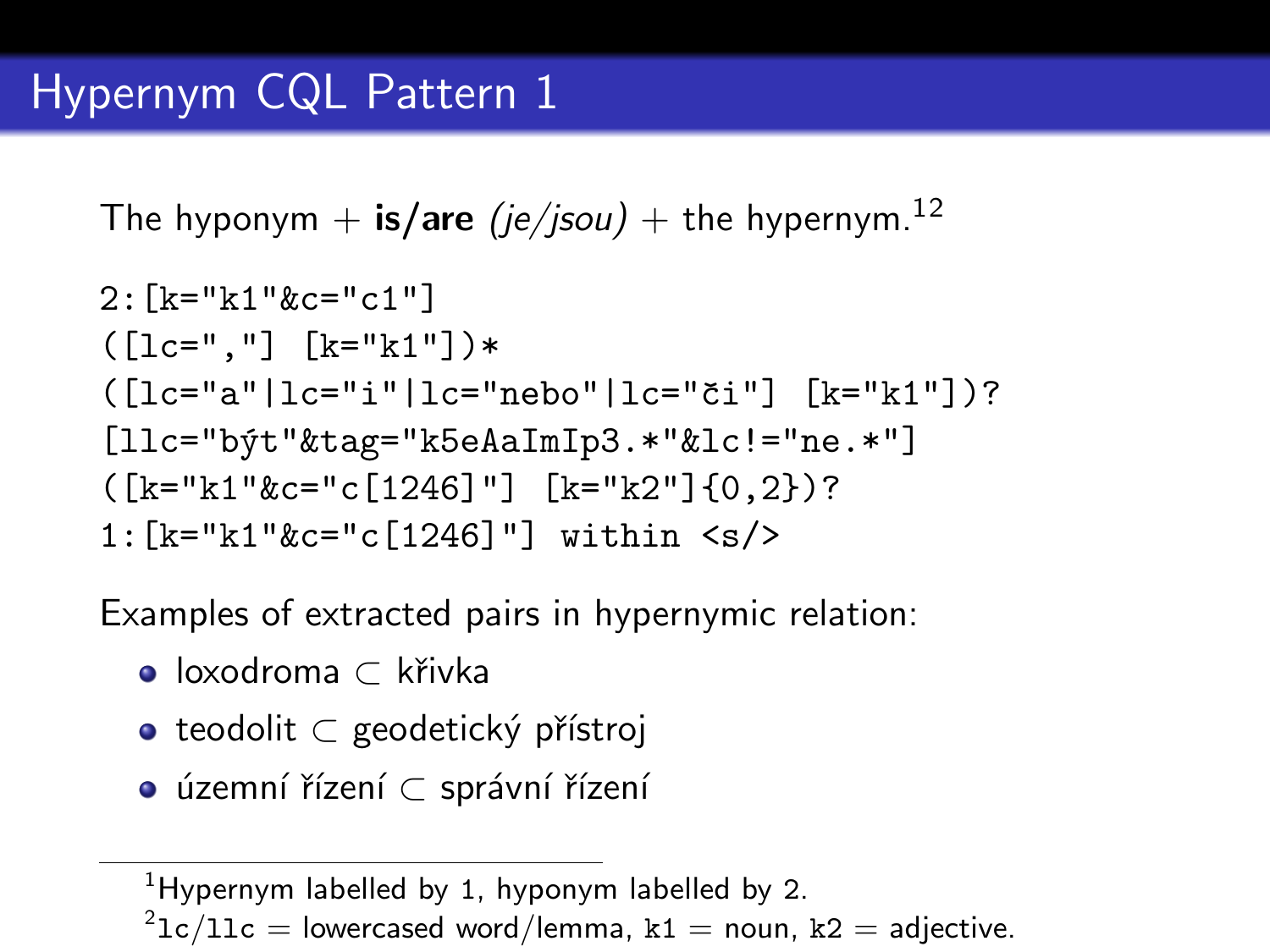The hyponym  $+$  and/or another/other/similar (a/nebo  $dal\zeta/\sin\zeta/ostat\pi\zeta/podob\pi\zeta) +$  the hypernym:

2:[k="k1"] ([lc=","|lc="a"|lc="nebo"|lc="ˇci"] [k="k1"])\* [lc="a"|lc="i"|lc="nebo"|lc="ˇci"|lc="zejm´ena"|lc="ani"] [llc="tak´e"|llc="t´eˇz"|llc="nˇekter´y"|llc="nˇejak´y"|llc="neˇz"]? [llc="dalˇs´ı"|llc="jin´y"|llc="ostatn´ı"|llc="podobn´y"] ([k="k1"&c="c[1246]"] [k="k2"]{0,2})? 1:[k="k1"&c="c1"] within <s/>

Examples of extracted pairs:

- elektronický teodolit ⊂ měřický přístroj
- hospodářský pozemek ⊂ pozemková držba
- mapový znak ⊂ kartografický vyjadřovací prostředek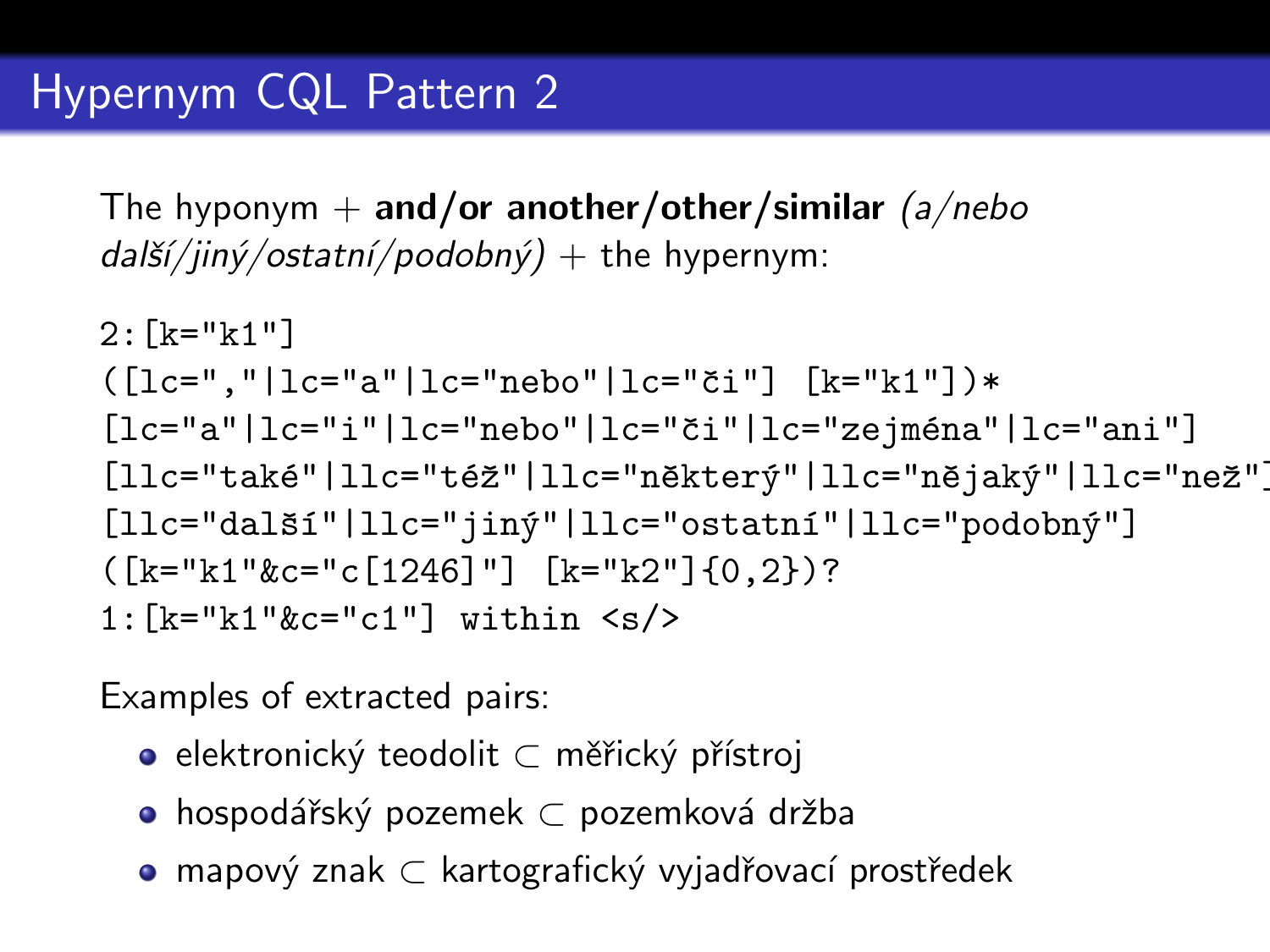The hyponym  $+$  is/are kind/type/part/example/way of  $(je/jsou druhem/typem/částí/příkladem/způsobem) + the$ hypernym:

```
2:[k="k1"&c="c1"]
([lc="."'] [k="k1"]*
([lc="a"|lc="i"|lc="nebo"|lc="či"] [k="k1"])?
[llc="b´yt"&tag="k5eAaImIp3.*"&lc!="ne.*"]
[k="k1"k(11c="druh"|11c="typ"|11c="část"|11c="příklad"|11c"1:[k="kl"&c="c2"] within \langle s/
```
Examples of extracted pairs:

- $\bullet$  ionosféra ⊂ atmosféra
- Morfometrie ⊂ kartometrie
- pozemek ⊂ zemský povrch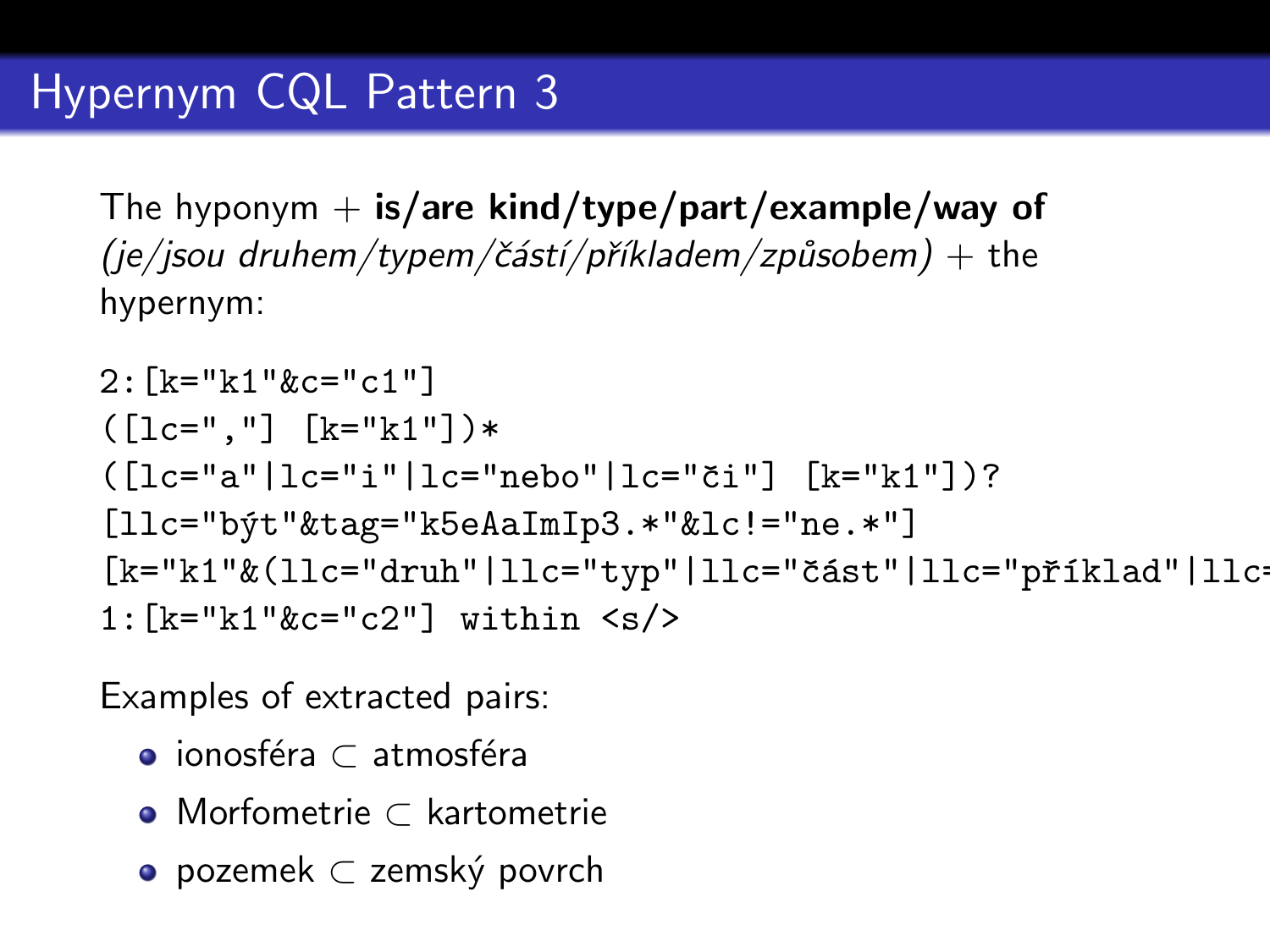Table : Top 25 and top 50 pairs of candidates sorted by log-Dice. Percentage of hypernym pairs in all candidate pairs extracted from the corpus.

|                |        | Pattern $1 -$ 'is'   Pattern $2 -$ 'and other' |           | Pattern $3 -$ 'is kind of' |           |
|----------------|--------|------------------------------------------------|-----------|----------------------------|-----------|
| cand.<br>pairs | hnyms  | cand.<br>pairs                                 | hypernyms | cand.<br>pairs             | hypernyms |
| top 25         | 152%   | top 25   52 $%$                                |           | top 25   0 $%$             |           |
| top 50         | 56 $%$ | top 50                                         | $60 \%$   |                            |           |

Discussion: Not all successfully extracted hypernym pairs are suitable for the particular term database. For example, term 'mapové dílo' ('map series') is a hyponym of 'dílo' ('series') however term 'kartografické dílo' ('cartographic product') – that is already in the term database – is a much more suitable hypernym.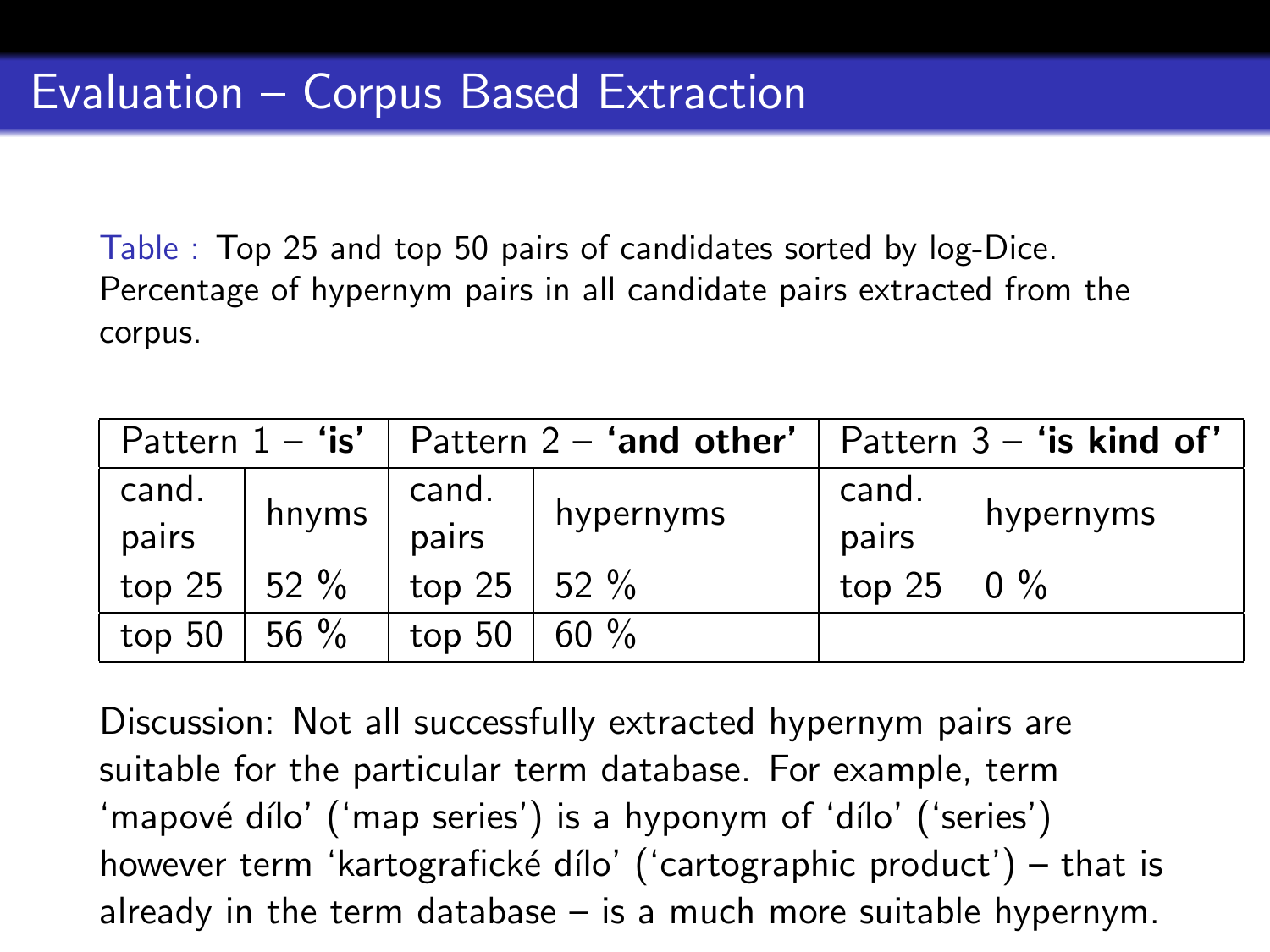Searching the term database:

- The given term is compared to all existing terms in the system database.
- The most similar terms are expected to be good hypernym/hyponym candidates.

Similarity measure: Jaccard distance of bigrams of characters with threshold of 0.5:

$$
similarity = \frac{|\text{term 1 bigrams} \cap \text{term 2 bigrams}|}{|\text{term 1 bigrams} \cup \text{term 2 bigrams}|}
$$

Examples of pairs found in the database:

- absolutní tíhový bod ⊂ tíhový bod
- e fáze Měsíce ⊂ Měsíc
- ochrana nemovitosti ⊂ nemovitost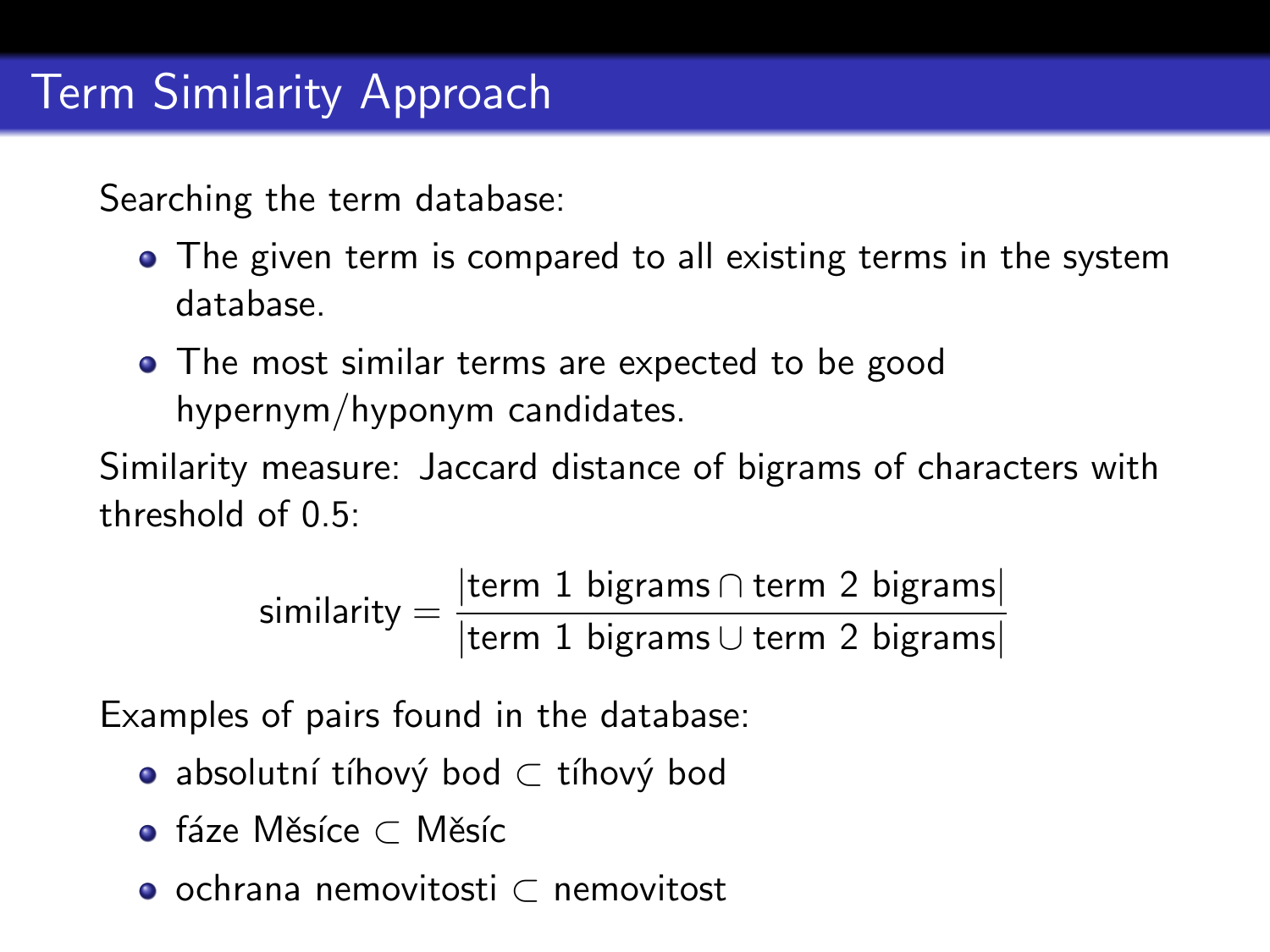### Evaluation:

- The best three hypernym candidates of 50 random terms from the database having at least one hypernym candidate.
- A hypernym was identified among the three most similar candidates in 56 % of cases.

Discussion: Again, some successfully extracted hypernym pairs might not be suitable for the particular term database, because of e.g. a level in the hypernym tree is skipped or added or there is a better hypernym which was not identified by the automatic method.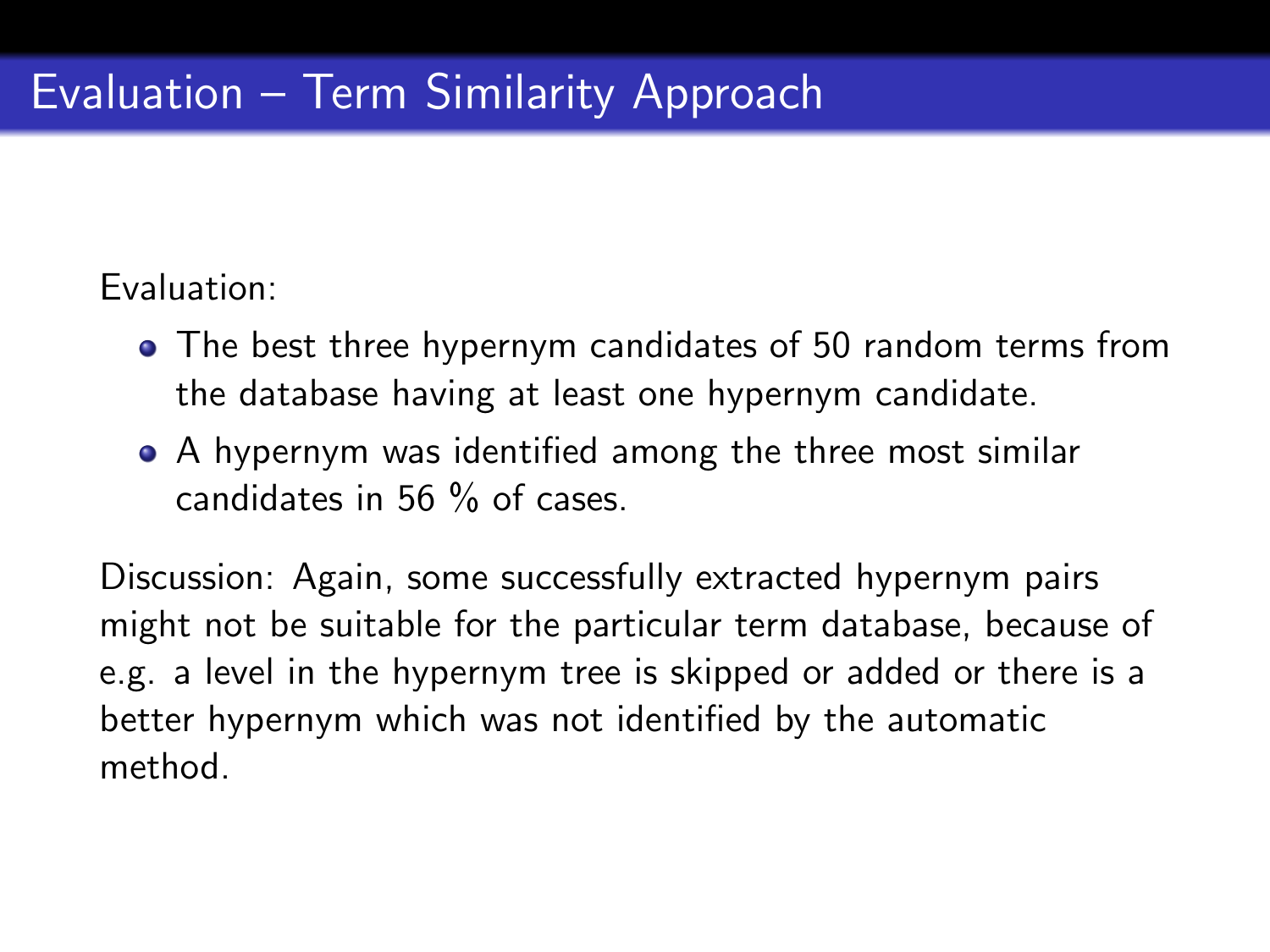## User Interface

- Both methods are combined in the system.
- Up to  $3 + 3$  hypernym candidates given.
- The final decision which candidate to select or whether to input the hypernym manually is left to a human expert.



Figure : Automatic hypernym suggestions for the term 'loxodróma'.